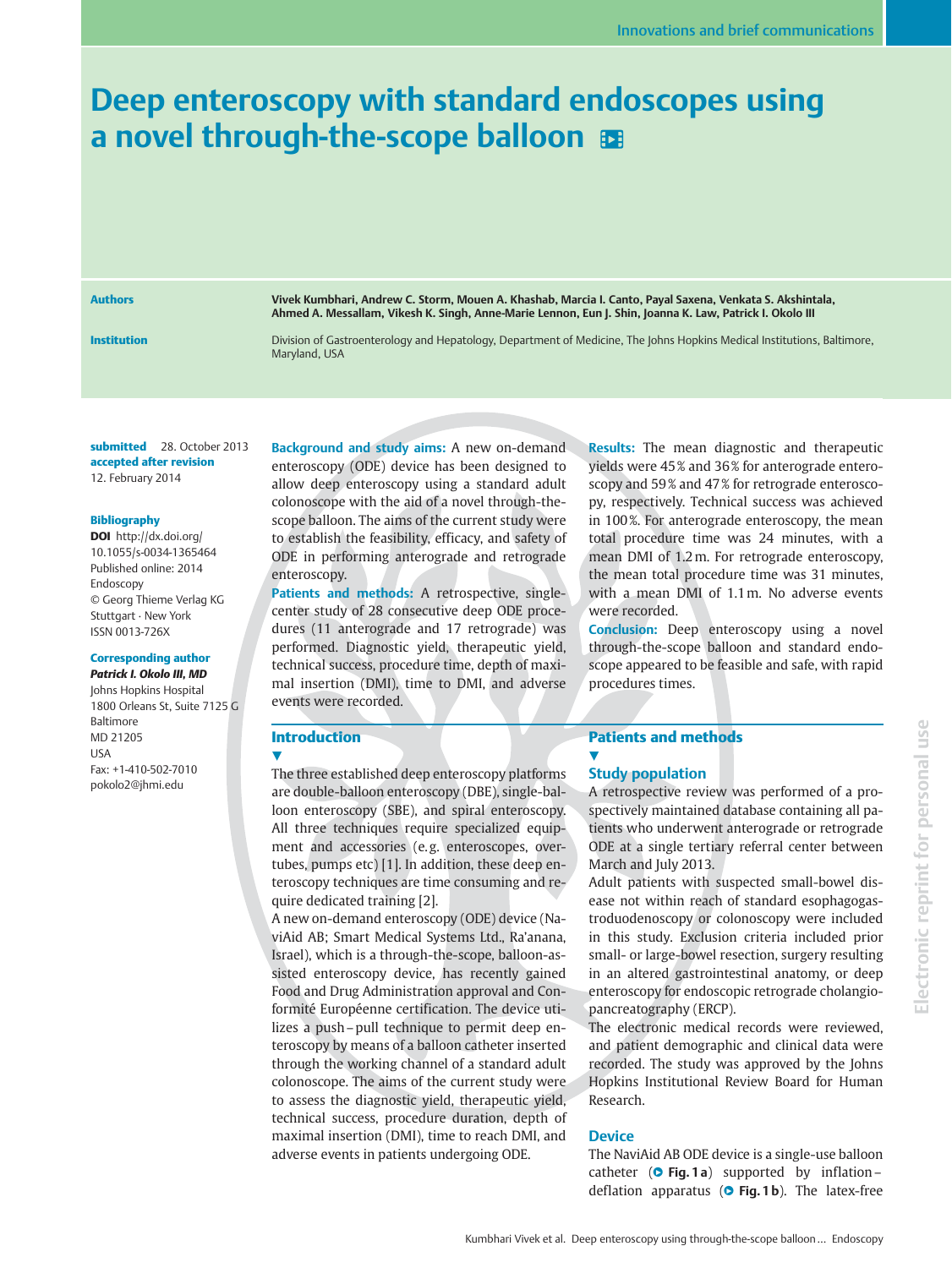

Fig. 1 The 3.5-m through-the-scope balloon catheter is passed through the working channel of the colonoscope. a The balloon can be inflated to a maximum of 40 mm. **b** NaviAid AB set up: (A) foot pedal to inflate or deflate the balloon; (B) indication panel; (C) air supply unit.

balloon catheter requires a working channel diameter of at least 3.7mm, and has a soft flexible tip allowing it to negotiate bends safely.

## Endoscopic procedure

All procedures were performed by or under the direct supervision of one of two endoscopists (P.I.O and M.A.K) who were experienced in SBE and spiral enteroscopy. Neither endoscopist had previously used the ODE device nor had they undergone any specialized training. An assistant was present to aid with manipulation of the balloon catheter. Carbon dioxide was used for luminal insufflation. Fluoroscopy was not utilized in any case.

The balloon catheter was deployed when the endoscope reached the ligament of Treitz for anterograde enteroscopy, and immediately after intubation of the ileocecal valve (ICV) for retrograde enteroscopy. The balloon catheter was then advanced ahead of the endoscope ( $\bullet$  Fig. 2a). Direct visualization of the catheter tip was commonly lost, and the balloon was inflated at the point where resistance was discerned ( $\circ$  Fig. 2b). After the balloon had been inflated, the endoscope was pushed forward with simultaneous counter traction provided on the balloon catheter ( $\circ$  Fig. 2 c). Once the endoscope met the balloon, the balloon was deflated and the cycle was repeated ( $\bullet$  Video 1).



Fig. 2 Endoscopic procedure. a The flexible through-the-scope balloon allows safe insertion ahead of the endoscope without direct visualization. **b** The inflated balloon acts as an anchor in the small bowel. c Endoscope advancement to the balloon, with concertina of the small-bowel loops.

The point of maximal insertion was routinely tattooed using a suspension containing carbon particles (Spot; GI Supply, Camp Hill, Pennsylvania, USA). Controlled endoscope withdrawal was performed using a novel technique to facilitate the measurement of the DMI. A single circumferential mark was placed at 5 cm and a double mark at 10 cm from the proximal end of the balloon. Once the DMI was reached, the balloon was inflated immediately



Demonstration of the on-demand enteroscopy NaviAid AB device, animation of its use, and demonstration of endoscope advancement and controlled withdrawal.



Online content including video sequences viewable at: www.thieme-connect.de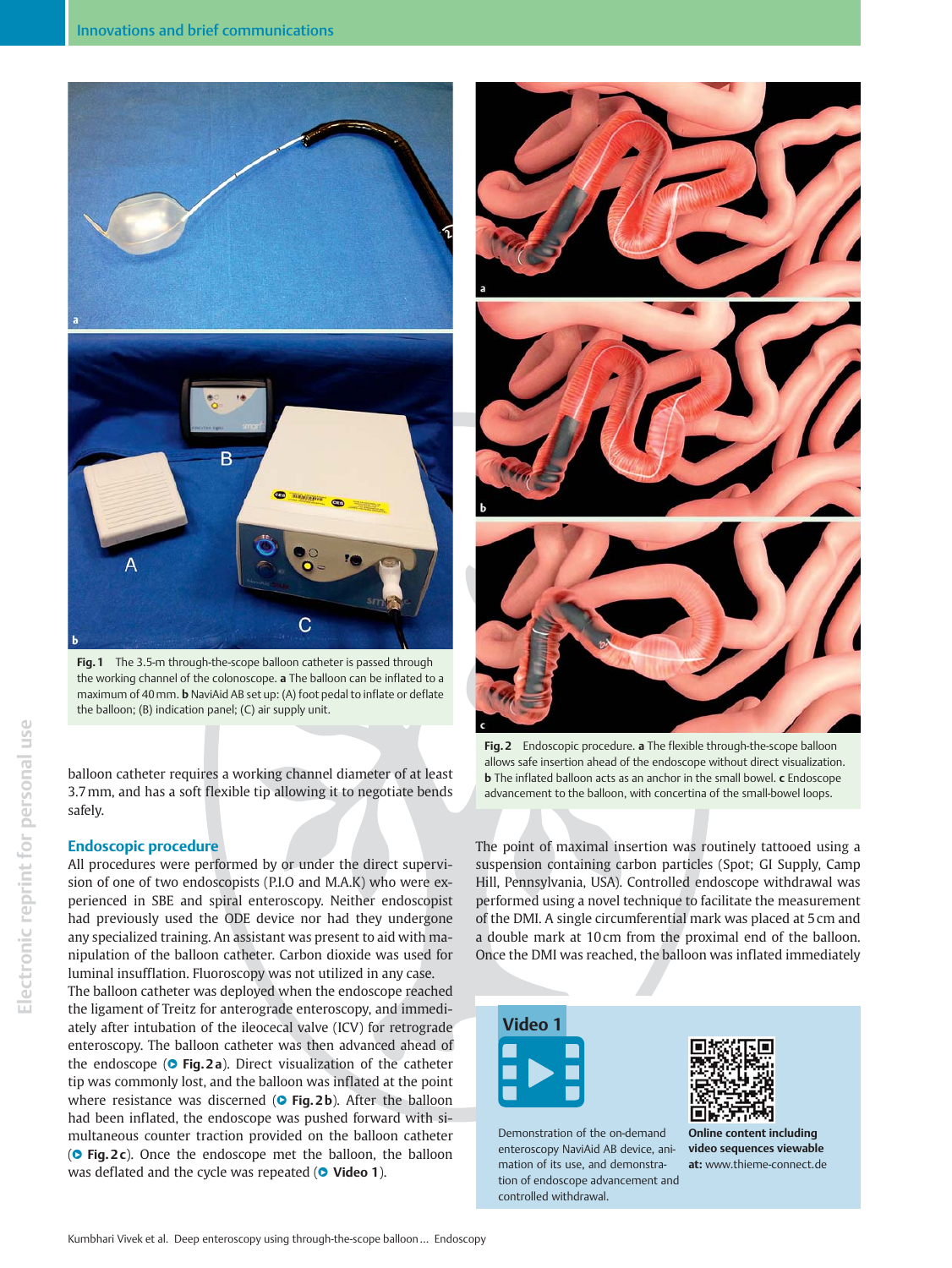|                                       | Anterograde ( $n = 11$ ) <sup>1</sup> | Retrograde ( $n = 17$ ) <sup>2</sup> |
|---------------------------------------|---------------------------------------|--------------------------------------|
| Age, mean ± SD, years                 | $66.0 \pm 14.3$                       | $60.9 \pm 16.1$                      |
| Male sex, n (%)                       | 6(54.5)                               | 4(23.5)                              |
| Race, $n$ $(\%)$                      |                                       |                                      |
| Caucasian                             | 7(63.6)                               | 13(76.5)                             |
| African American                      | 4(36.4)                               | 3(17.6)                              |
| Other                                 | 0(0)                                  | 1(5.9)                               |
| Indication, $n$ $(\%)$                |                                       |                                      |
| Melena                                | 2(18.2)                               | 2(11.8)                              |
| Occult gastrointestinal bleeding      | 3(27.3)                               | 3(17.7)                              |
| Iron deficiency anemia                | 3(27.3)                               | 2(11.8)                              |
| Protein losing enteropathy            | 1(9.1)                                | 1(5.9)                               |
| Chronic diarrhea                      | 1(9.1)                                | 4(23.5)                              |
| Polyposis screening                   | 1(9.1)                                | 1(5.9)                               |
| Stent retrieval                       | 0(0)                                  | 1(5.9)                               |
| Abnormal CT imaging                   | 0(0)                                  | 2(11.8)                              |
| Abnormal capsule study                | 0(0)                                  | 1(5.9)                               |
| Prior capsule, n (%)                  | 8(72.7)                               | 10(58.8)                             |
| Height, mean (m)                      | $1.7 \pm 0.1$                         | $1.6 \pm 0.1$                        |
| Weight, mean $\pm$ SD, kg             | $79.8 \pm 15.5$                       | $69.7 \pm 17.4$                      |
| BMI, mean $\pm$ SD, kg/m <sup>2</sup> | $27.0 \pm 5.0$                        | $25.8 \pm 5.0$                       |
| ASA score, median (IQR)               | $3(2-3)$                              | $2(2-3)$                             |
|                                       |                                       |                                      |

Table 1 Demographic and clinical characteristics of patients in the anterograde and retrograde cohorts.

CT, computed tomography; BMI, body mass index; ASA, American Society of Anesthesiologists; IQR, interquartile range.

<sup>1</sup> Number of procedures.

<sup>2</sup> Number of procedures.

|                                          | Anterograde $(n=11)^1$ | Retrograde (n=17) <sup>1</sup> | Ta  |
|------------------------------------------|------------------------|--------------------------------|-----|
| Technical success, n (%)                 | 11(100)                | 17(100)                        | tic |
| Diagnostic yield, n (%)                  | 5(45.5)                | 10(58.8)                       | pr  |
| Therapeutic yield, n (%)                 | 4(36.4)                | 8(47.1)                        |     |
| Procedure time, mean ± SD, minutes       | $24.1 \pm 6.4$         | $31.4 \pm 5.3$                 |     |
| DMI, mean $\pm$ SD, m                    | $1.2 \pm 0.3$          | $1.1 \pm 0.3^2$                |     |
| Mean time to DMI, mean $\pm$ SD, minutes | $15.1 \pm 4.6$         | $19.7 \pm 4.0^2$               |     |
| Adverse events, n (%)                    | 0(0)                   | 0(0)                           |     |
|                                          |                        |                                |     |

**ble 2** Technical characterists of anterograde and retrograde ocedures.

<sup>1</sup> Number of procedures.

<sup>2</sup> These mean values are calculated for the 15 patients who did not have obstructing lesions identified.

ahead of the endoscope tip and used as an anchor as the endoscope was withdrawn until the 10 cm mark became visible. The balloon would then be deflated and brought back to the tip of the endoscope and the procedure repeated  $(①$  Video 1). For tattooing, biopsy, and endoscopic therapy, the balloon catheter would be removed to allow passage of accessories, and then reinserted to continue the procedure.

## **Outcomes**

The diagnostic yield was defined as the proportion of enteroscopies in which clinically significant findings (e. g. angiodysplasia, polyp) were identified or if histopathology yielded a diagnosis. The therapeutic yield was defined as the proportion of enteroscopies in which a therapeutic intervention (e. g. argon plasma coagulation, polypectomy) was undertaken.

Technical success was defined as endoscope advancement > 60 cm beyond the ligament of Treitz for anterograde and > 30 cm beyond the ICV for retrograde procedures [3]. The DMI was measured on withdrawal from the point of maximal insertion to the ligament of Treitz or the ICV. Cases in which the DMI was limited by the presence of pathology (e. g. obstructing lesion) were excluded from calculations of the DMI and the time to reach DMI. Adverse events were graded according to the American Society for Gastrointestinal Endoscopy severity grading system [4].

# Statistical analysis

Descriptive statistics were calculated for all measured variables and derived parameters. The results were tabulated as means and medians, standard deviation, and interquartile ranges for continuous data, and absolute and relative frequencies for categorical data. All statistical analyses were performed using SPSS version 19 (IBM SPSS Statistics, Armonk, New York, USA).

# **Results**

### **V**

Over the 5-month period, 23 patients who underwent 28 procedures (11 anterograde, 17 retrograde) were included for analysis. Five patients underwent both anterograde and retrograde enteroscopy. The baseline demographics and clinical characteristics of the study cohort are presented in  $\bullet$  Table 1.

# Anterograde enteroscopy

The diagnostic yield was 45 % (5/11) and therapeutic interventions were performed in 36%  $(4/11)$  ( $\bullet$  Table 2). The most common diagnosis was angiodysplasia in  $27\%$  (3/11) ( $\circ$  Table 3). Technical success was achieved in 100 % (11/11). The mean total procedure time was  $24.1 \pm 6.4$  minutes. The mean DMI was  $1.2 \pm$ 0.3m beyond the ligament of Treitz. The mean time to DMI was  $15.1 \pm 4.6$  minutes. There were no procedure-related complica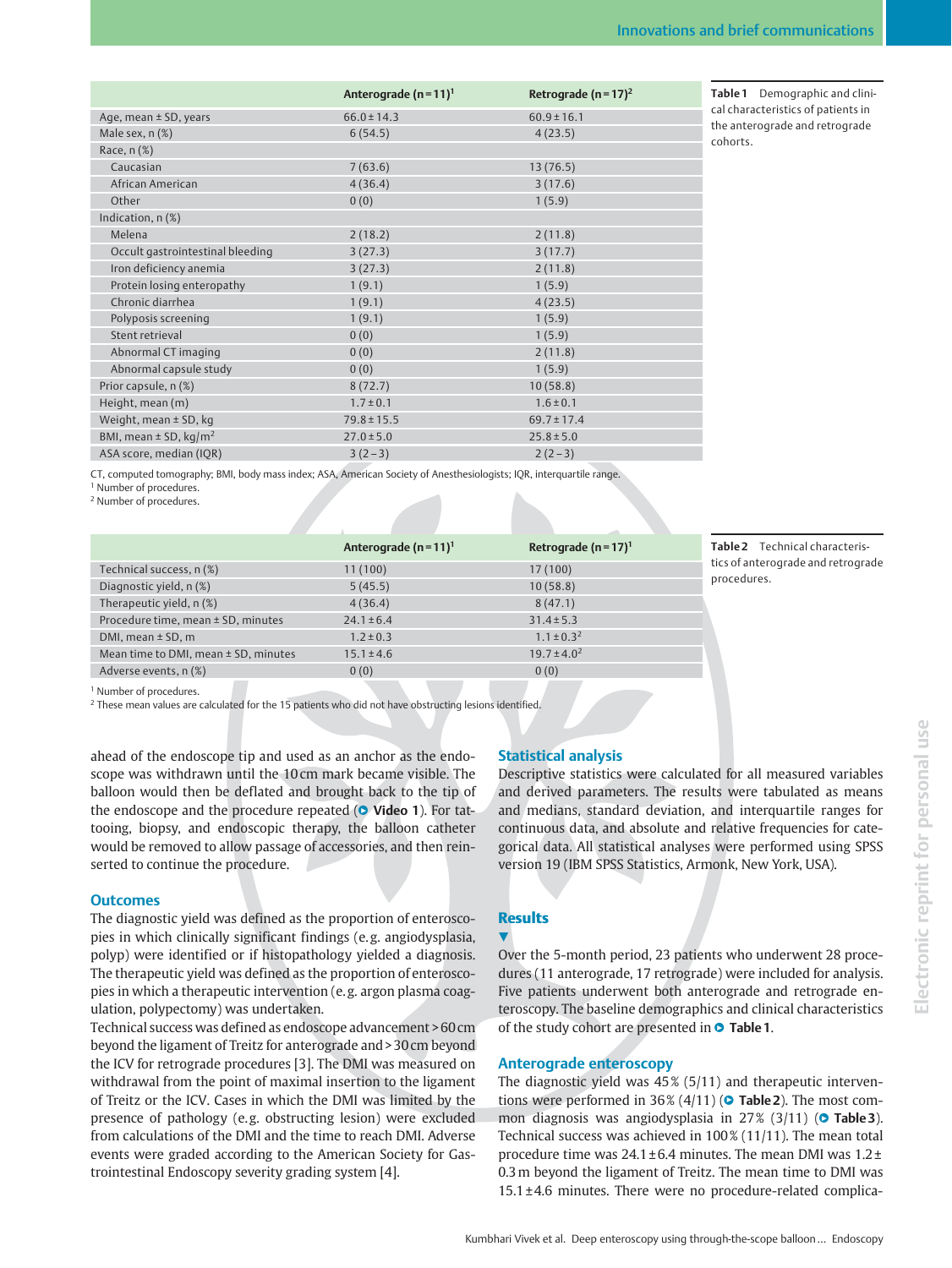Table 3 Pathology encountered and therapy applied among the patients in the anterograde and retrograde cohorts.

|                       | Anterograde $(n=11)^1$ | Retrograde ( $n = 17$ ) <sup>1</sup> |
|-----------------------|------------------------|--------------------------------------|
| Diagnosis, n (%)      |                        |                                      |
| Angiodysplasia(s)     | 3(27.3)                | 4(23.5)                              |
| Polyp(s)              | 1(9.1)                 | 3(17.6)                              |
| Migrated stent        | 0(0)                   | 1(5.9)                               |
| Stricture             | 0(0)                   | 1(5.9)                               |
| Non-specific findings | 1(9.1)                 | 1(5.9)                               |
| Therapy, $n$ $(\%)$   |                        |                                      |
| <b>APC</b>            | 3(27.3)                | 3(17.6)                              |
| Clipping              | 0(0)                   | 1(5.9)                               |
| Polypectomy           | 1(9.1)                 | 3(17.6)                              |
| Stent retrieval       | 0(0)                   | 1(5.9)                               |

APC, argon plasma coagulation.

<sup>1</sup> Number of procedures.

tions, such as perforation, bleeding, acute pancreatitis or anesthesia-related events.

#### Retrograde enteroscopy

The diagnostic yield was 59% (10/17) and therapeutic interventions were performed in 47%  $(8/17)$  ( $\bullet$  Table 2). Technical success was achieved in  $100\%$  (17/17). The mean total procedure time was  $31.4 \pm 5.3$  minutes. Two patients had obstructing lesions identified (Crohn's-related inflammatory stricture and migrated enteral stent) ( $\circ$  Table 3). The mean DMI in the remaining 15 patients was  $1.1 \pm 0.3$  m beyond the ICV. The mean time to DMI was 19.7 ± 4.0 minutes. There were no procedure-related complications, such as perforation, bleeding, or anesthesia-related events. Endoscopic visualization of the entire small bowel was not accomplished in any of the five patients who underwent both anterograde and retrograde enteroscopy.

### **Discussion**

**.** 

This is the first reported experience of the ODE device, which enables deep enteroscopy without the need for specialized endoscopes and processors. Technical success was achieved in 100 %, which compares favorably with retrograde enteroscopy using DBE, which has a failure rate of up to 21% in Western populations, primarily due to the inability to advance into the terminal ileum [5]. The use of a colonoscope for ileal entry (compared with the more flaccid enteroscope), and the absence of an overtube, probably simplify intubation of the ICV.

The diagnostic yield of ODEwas similar to published rates of 40 %– 75 % for anterograde [3, 6–13] and 25 %–56 % for retrograde enteroscopy [8, 9, 11, 13]. The therapeutic yield was also similar to published rates of  $40\% - 73\%$  for anterograde [3,6 – 13] and  $8\%$  – 41 % for retrograde enteroscopy [8, 9, 11, 13]. For each therapeutic intervention, the balloon catheter was exchanged for an accessory, with endoscope stability being maintained without loss of position. This stability, even when the balloon catheter was not functioning as an anchor, allowed the endoscope to advance and withdraw efficiently without slippage.

The DMI is often used as a performance measure when evaluating an enteroscopy platform. Commonly used methods of calculating the DMI are counting folds or estimating 10-cm increments on endoscope withdrawal [3, 14]. In the current study, a novel method of calculating the DMI was adopted by using a marker to measure the distance withdrawn. Our method could not be validated as no patient had subsequent surgical therapy. Insertion was rapid for anterograde procedures, although the DMI was considerably less compared with the other established deep enteroscopy techniques. For example, SBE and spiral enteroscopy have a mean DMI of approximately 2.0 and 2.4 meters, respectively [3, 6–13]. However, when comparing ODE using NaviAid AB with a similar device reported by Adler et al., the current results are not disparate with their mean depth of insertion of 1.5 meters [15]. It is possible that the absence of the overtube results in increased looping of the endoscope in the stomach.

For retrograde procedures, the mean DMI in this study appeared to be slightly deeper than SBE and spiral enteroscopy studies, where the depths of insertion range from 0.7 to 1.0 meters [8, 9, 11, 13]. However, the DMI appeared equivalent to that reported in the DBE literature (0.7–1.3 meters), making ODE a suitable platform for retrograde enteroscopy [3, 16, 17].

The mean procedure times for ODE were substantially faster than other deep enteroscopy techniques, which have times ranging from 47 to 76 minutes for anterograde [3, 6–13] and 55 to 111 minutes for retrograde procedures [5, 13, 15, 17, 18]. Reasons for this may include the simplicity of a single-balloon cycle, the shorter DMI achieved during anterograde enteroscopy, and the use of the adult colonoscope for traversing the colon and intubating the terminal ileum. These rapid procedure times may even permit both anterograde and retrograde enteroscopy under the same anesthetic, although we believe that complete endoscopic visualization of the entire small bowel is unlikely to be achieved using this platform alone (primarily due to the shorter DMI attained during anterograde enteroscopy).

There were no adverse events encountered during the study. The balloon catheter did not cause mucosal injury or perforation, despite often being advanced without direct vision. This is likely to be due to the soft, flexible nature of the balloon catheter. Indeed, the first case report of this device demonstrated the safety of advancement without direct vision in a patient with multiple large small-bowel diverticula [19].

Novel applications of ODE (3.7-mm working channel) over the current deep enteroscopy techniques (2.8-mm working channel) may include placement of self-expandable metal stents for the relief of enteral obstruction, or biliary obstruction in the setting of ERCP for altered anatomy. Second, ODE can be used in an ondemand manner, allowing its use if an unexpected finding were to be noted during standard endoscopy, obviating the need to return for a second procedure.

There are several limitations to this study. First, it was a retrospective study with a limited sample size. However, data were collected prospectively among all consecutive patients who underwent ODE. Second, selection bias may have occurred, as other deep enteroscopy techniques (SBE and spiral enteroscopy) were available at the institution.

In conclusion, this is the first study to describe the clinical utility and safety of ODE using the NaviAid AB device. The results suggest that ODE may be an effective, rapid, and safe method of performing deep enteroscopy using a standard adult colonoscope. Future multicenter, randomized, comparative studies in both tertiary and community hospital settings are required to validate this novel platform.

Competing interests: Dr. Singh is a Consultant for Abbvie, D-Pharm, Santarus, and Boston Scientific. Mouen A. Khashab is a consultant for Boston Scientific and Olympus America and has